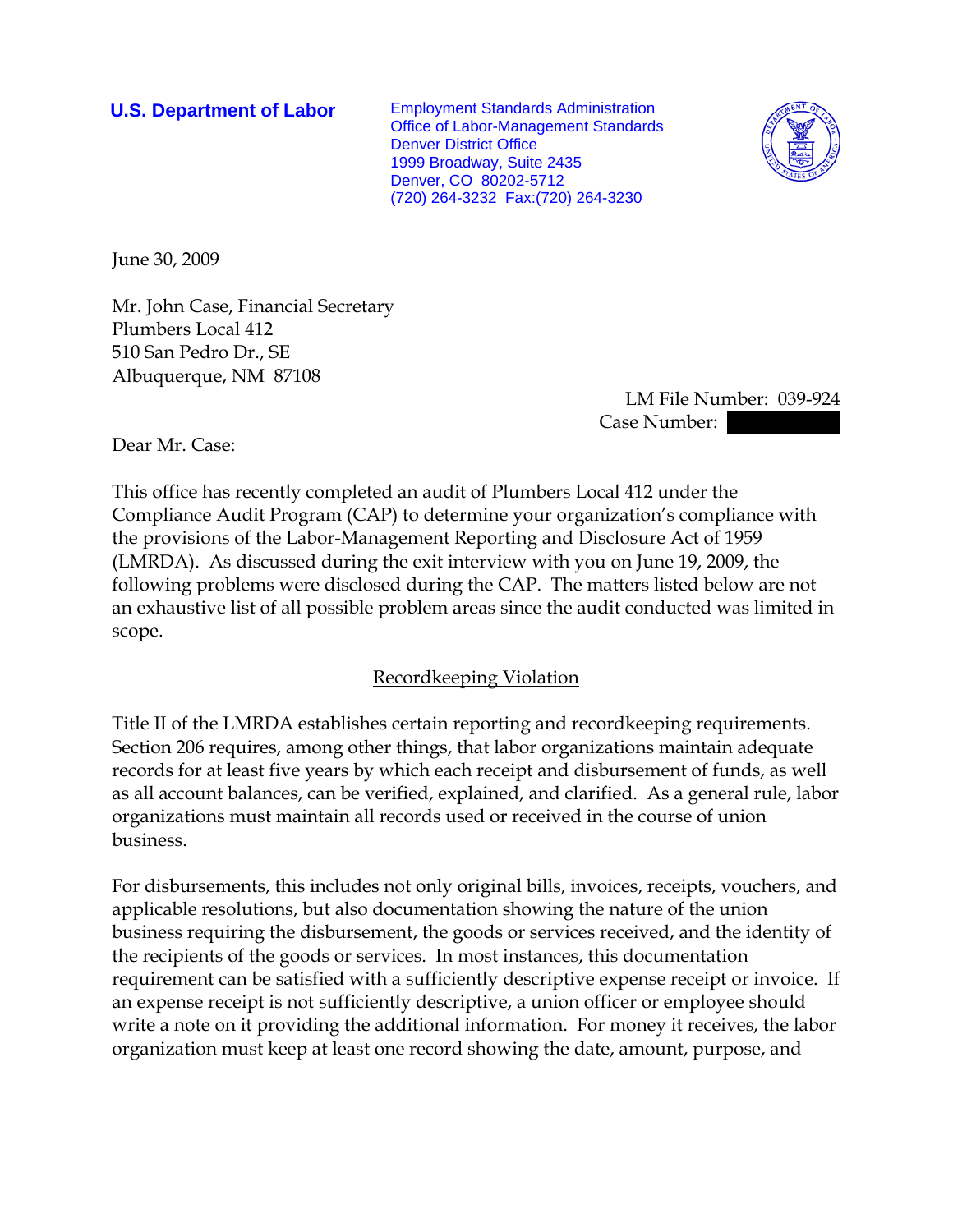Letter/Mr. John Case June 30, 2009 Page 2 of 4

source of that money. The labor organization must also retain bank records for all accounts.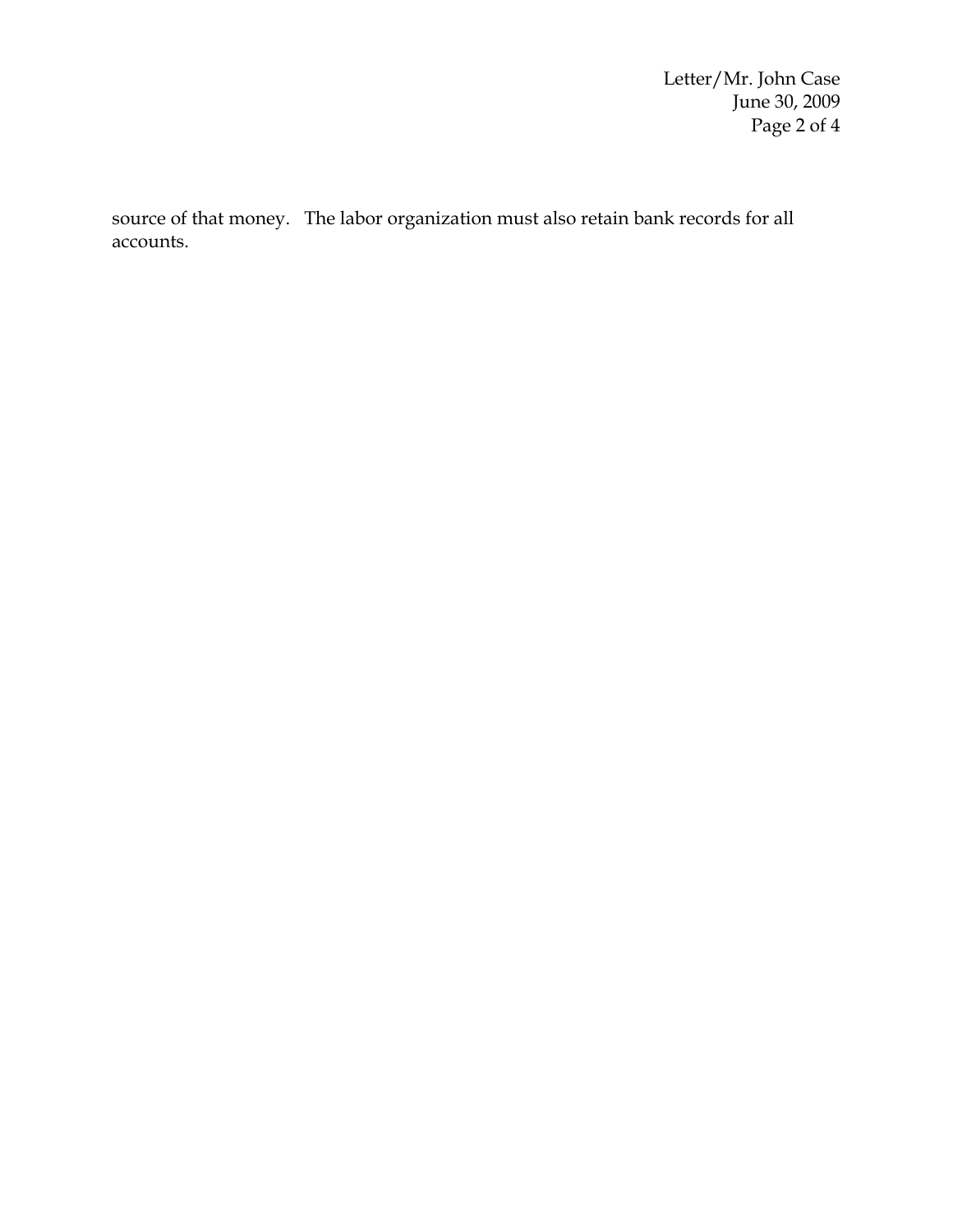Letter/Mr. John Case June 30, 2009 Page 3 of 4

The audit of Local 412's fiscal year 2008 records revealed the following recordkeeping violation:

Failure to Maintain Records

Local 412 did not retain adequate documentation for credit card and cash expenses incurred by union officers totaling at least \$6,000. For example, union officers and employees purchased meals on the union credit cards but did not retain the original receipts, specifically the detailed receipt that includes the individual items purchased. Also, union officers and employees incurred travel expenses such as airfare, hotels and rental cars on the union credit card but did not retain original receipts.

As previously noted above, labor organizations must maintain all union records used or received in the course of union business. The president and treasurer (or corresponding principal officers) of your union, who are required to sign your union's LM report, are responsible for properly maintaining union records.

Based on your assurance that Local 412 will retain adequate documentation and maintain all union records used or received in the course of union business in the future, OLMS will take no further enforcement action at this time regarding the above violations.

## Reporting Violation

Failure to File Bylaws

The audit disclosed a violation of LMRDA Section 201(a), which requires that a union submit a copy of its revised constitution and bylaws with its LM report when it makes changes to its constitution or bylaws. Local 412 amended its constitution and bylaws in 2007, but did not file a copy with its LM report for that year.

Local 412 has now filed a copy of its constitution and bylaws.